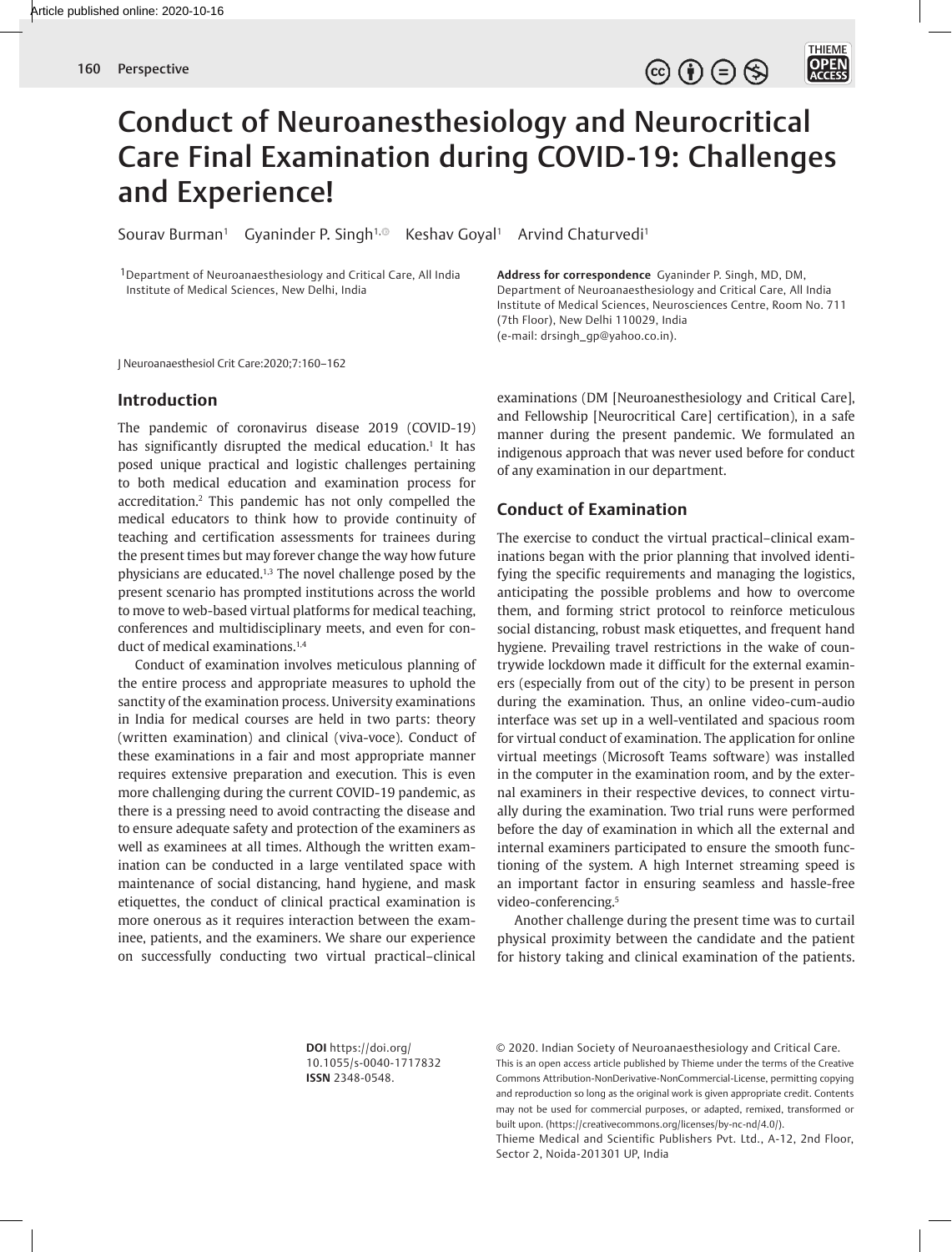To overcome this, a list of 12 cases (6 for long format and 6 for short format) was prepared in consultation with external examiners and details of history, examination findings, investigation, and diagnosis were taken from medical records of the patients. The case summaries were prepared in a standard format in digital form. Two sets of summaries were prepared: one version for the students that contained only the history and examination findings and the other version for the examiners that contained additional investigations and final diagnosis. All investigations pertaining to the individual cases including laboratory reports, computed tomography (CT) and magnetic resonance imaging (MRI) were collected in digital format and stored in a dedicated folder in the computer prior to examination that could be simultaneously shared on-screen with the candidate in examination room and examiners at remote locations during the examination. Moreover, the ergonomics of seating was such planned that adequate distance is maintained between the people in the room and the virtual examiner gets a holistic view of the entire examination room, with a focused eye on the candidate (**►Fig. 1A**, **B**). No person other than the candidate, the internal examiners, and faculty coordinating the exam were allowed inside the examination room.

On the day of examination, each candidate was randomly allotted three cases (one long format and two short format) in the presence of two internal examiners and one external examiner (from the same city) present physically and another external examiner (from different city) who joined online. The student version of case summaries was provided to the candidates initially (comprising brief history of presenting complaints and examination findings). A different set of case summaries having complete details of patients including investigations and diagnosis was provided to the examiners. The candidates were called upon sequentially to present their case in front of internal examiners present in person and the external examiners connected through video-conferencing. Adequate social distancing, mask etiquette, and hand hygiene were reinforced periodically.5 All relevant clinical information was not shared with the candidate and some were intentionally withheld to evaluate the candidate if he could elicit such information. A set of questions was asked such as what additional symptoms or history the candidate will like to elicit or possible differential diagnosis after the history or what investigations he would like to have for the diagnosis and before planning for anesthetic management and so on. When required the relevant information about the patient's investigations and imaging were shared on the screens of all examiners and candidate simultaneously for discussion. The examiners were free to interrupt and generate related discussions to gauge the candidate's depth of knowledge.

For viva-voice, the external examiners screen-shared the contents from their computers such as images of electrocardiograms, arterial blood gases reports, various graphs and traces, X-ray, CT, MRI, and neurointervention images as PowerPoint presentation and interviewed the candidates. Besides this, the complete collection of all relevant drugs, devices, and equipment was kept in the examination room from which the candidates were asked to pick randomly and answer the questions. For evaluation of theory papers, the answer sheets were converted into digital format and transmitted to the external examiners over a secure platform by the examination section of the institute.<sup>5</sup> Thus, the candidates were evaluated in all aspects (as during the examination held in the previous years) and at the end of the examination, all the examiners discussed the performance of each candidates, prepared the results, and signed it (digitally by virtual external examiner).

## **Our Experience and Learning**

Some salient points that were a learning experience for us are as follows: (1) It is important to anticipate, plan, and prepare well in advance. Multiple trial runs may be required to know and overcome the shortcomings before the conduct of actual examination; (2) Access to high-speed Internet facility at both ends is extremely important to allow live streaming seamlessly; (3) The examination room must be well illuminated and background noise must be curtailed to minimum; (4) The



**Fig. 1** Seating ergonomics in the examination room **(A),** adequate social distancing, and proper mask etiquettes followed during the examination. (**B**) The computer screen is clearly visible to the candidate and the examiners in the examination room and the virtual (online) examiners get a holistic view of the entire examination room, with a focused eye on the candidate.